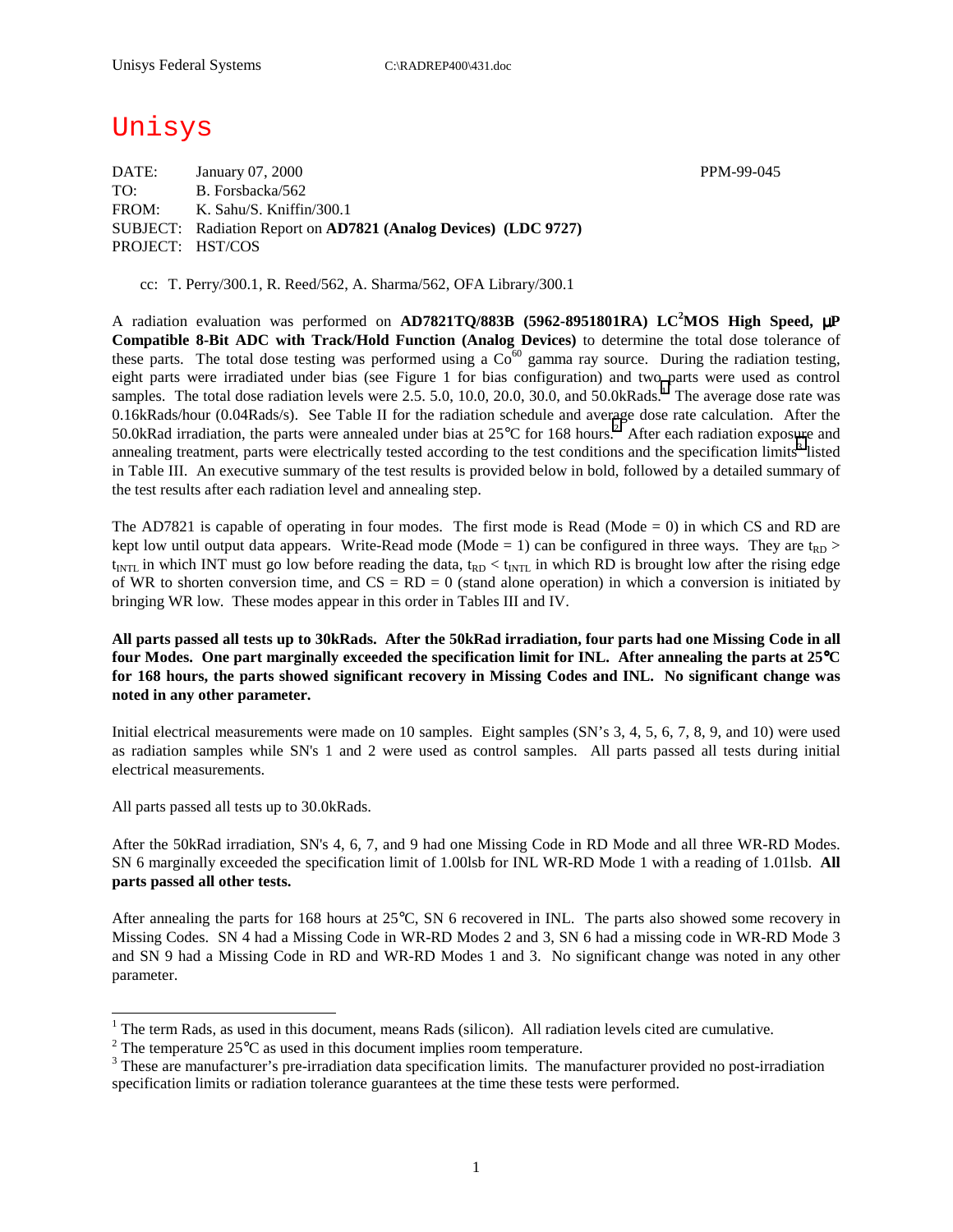Table IV provides a summary of the test results with the mean and standard deviation values for each parameter after each irradiation exposure and annealing step.

Any further details about this evaluation can be obtained upon request. If you have any questions, please call us at (301) 731-8954.

#### \_\_\_\_\_\_\_\_\_\_\_\_\_\_\_\_\_\_\_\_\_\_\_\_\_\_\_\_\_\_\_\_\_\_\_\_\_\_\_\_\_\_\_\_\_\_\_\_\_\_\_\_\_\_\_\_\_\_\_\_\_\_\_\_\_\_\_\_\_\_\_\_\_\_\_\_\_\_\_\_\_\_\_\_\_\_\_\_\_\_\_ ADVISORY ON THE USE OF THIS DOCUMENT

The information contained in this document has been developed solely for the purpose of providing general guidance to employees of the Goddard Space Flight Center (GSFC). This document may be distributed outside GSFC only as a courtesy to other government agencies and contractors. Any distribution of this document, or application or use of the information contained herein, is expressly conditional upon, and is subject to, the following understandings and limitations:

(a) The information was developed for general guidance only and is subject to change at any time;

(b) The information was developed under unique GSFC laboratory conditions which may differ substantially from outside conditions;

(c) GSFC does not warrant the accuracy of the information when applied or used under other than unique GSFC laboratory conditions;

(d) The information should not be construed as a representation of product performance by either GSFC or the manufacturer;

(e) Neither the United States government nor any person acting on behalf of the United States government assumes any liability resulting from the application or use of the information.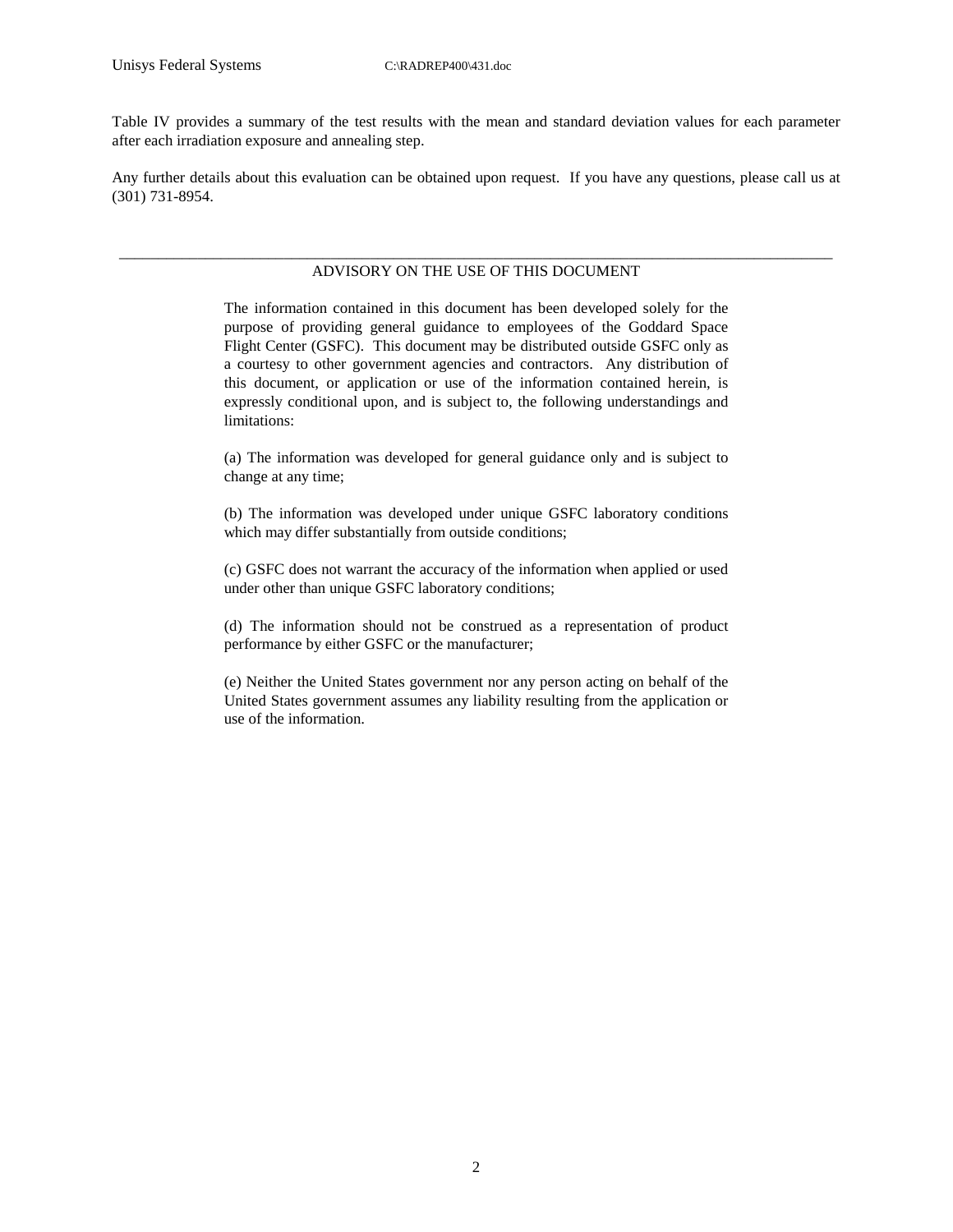## Figure 1. Radiation Bias Circuit for AD7821



Notes:

- 1.  $V_{DD} = 5.0V \pm 0.5V$ .
- 2.  $R = 2k\Omega, 5\%, \frac{1}{2}W$ .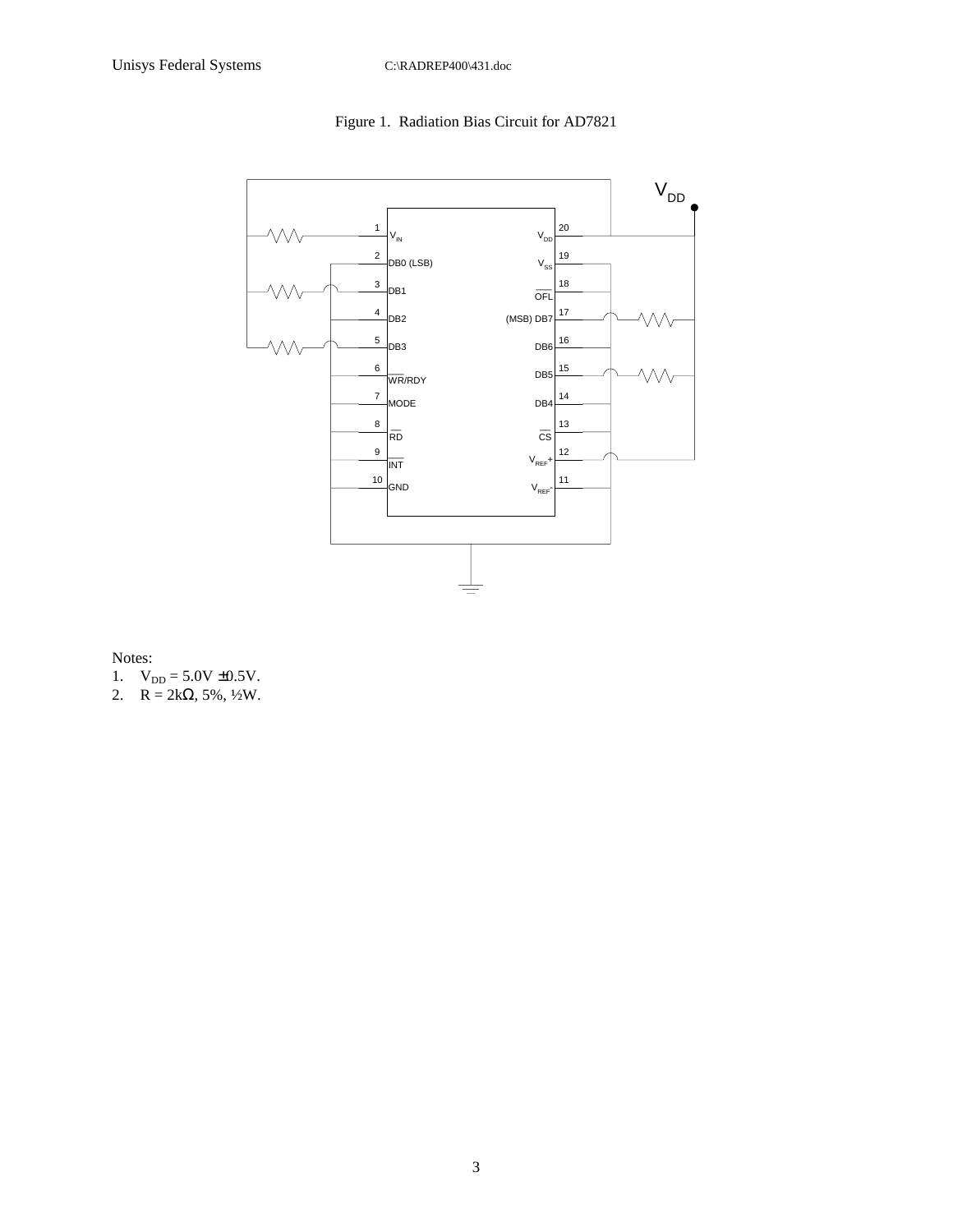| Generic Part Number:                 | AD7821TQ/883B                                  |
|--------------------------------------|------------------------------------------------|
| <b>HST/COS Part Number</b>           | 5962-8951801RA                                 |
| HST/COS TID Requirement              | 10kRads (RDM = $5$ )                           |
| Charge Number:                       | C00175                                         |
| Manufacturer:                        | <b>Analog Devices</b>                          |
| Lot Date Code (LDC):                 | 9727                                           |
| <b>Quantity Tested:</b>              | 10                                             |
| Serial Numbers of Control Samples:   | 1, 2                                           |
| Serial Numbers of Radiation Samples: | 3, 4, 5, 6, 7, 8, 9, 10                        |
| <b>Part Function:</b>                | $LC2MOS$ High Speed, ADC w/Track/Hold Function |
| Part Technology:                     | LC <sup>2</sup> MOS                            |
| Package Style:                       | 20 Pin DIP                                     |
| Test Equipment:                      | A540                                           |
| Test Engineer:                       | S. Archer-Davies                               |

## TABLE I. Part Information

• The manufacturer for this part guaranteed no radiation tolerance/hardness.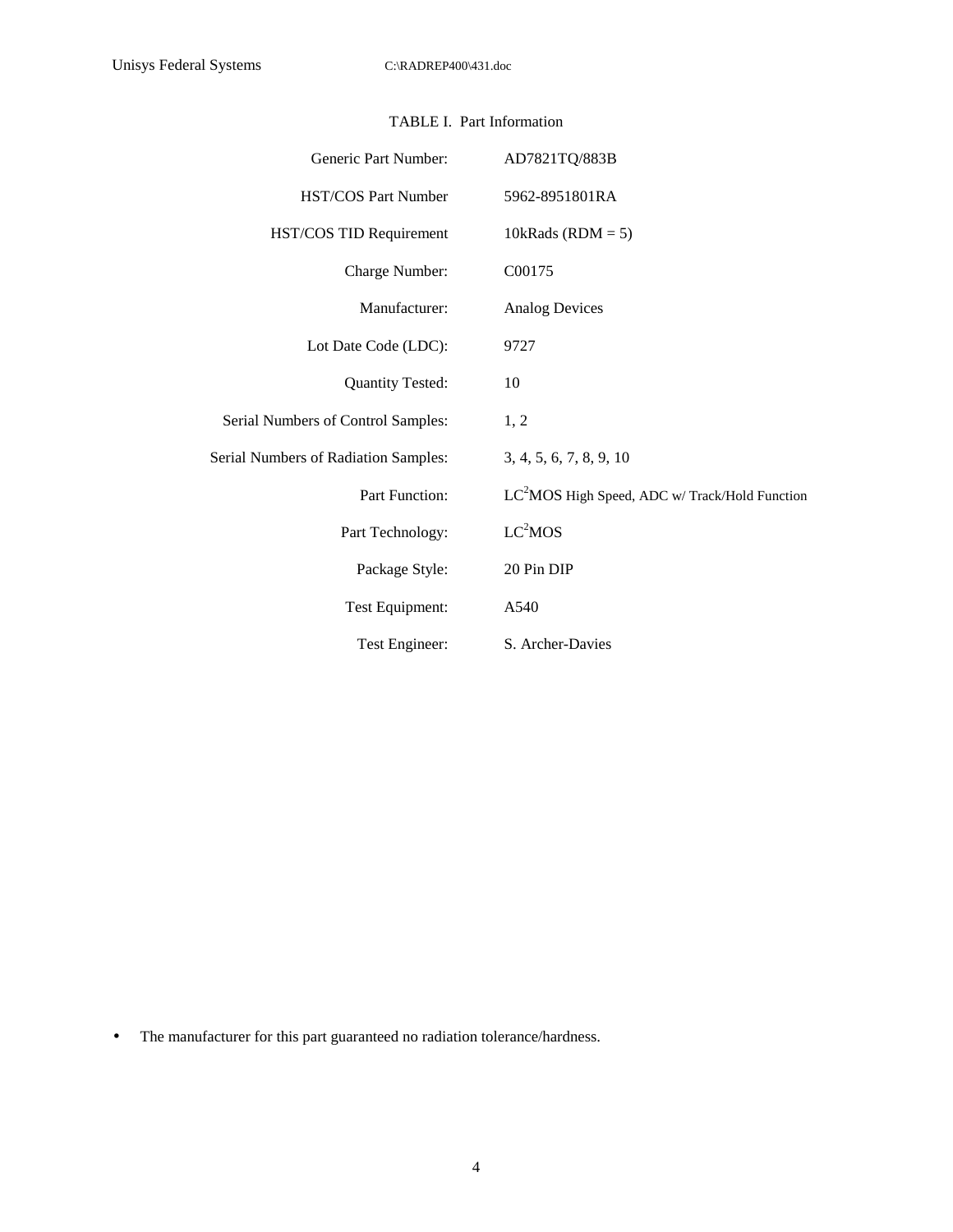| TABLE II. Radiation Schedule for AD7821                                |  |
|------------------------------------------------------------------------|--|
|                                                                        |  |
|                                                                        |  |
|                                                                        |  |
|                                                                        |  |
|                                                                        |  |
|                                                                        |  |
|                                                                        |  |
|                                                                        |  |
|                                                                        |  |
|                                                                        |  |
|                                                                        |  |
|                                                                        |  |
|                                                                        |  |
|                                                                        |  |
|                                                                        |  |
|                                                                        |  |
| Average Dose Rate = 50,000 RADS/313 HOURS=159.7 RADS/HOUR=0.04RADS/SEC |  |

PARTS WERE IRRADIATED AND ANNEALED UNDER BIAS, SEE FIGURE 1.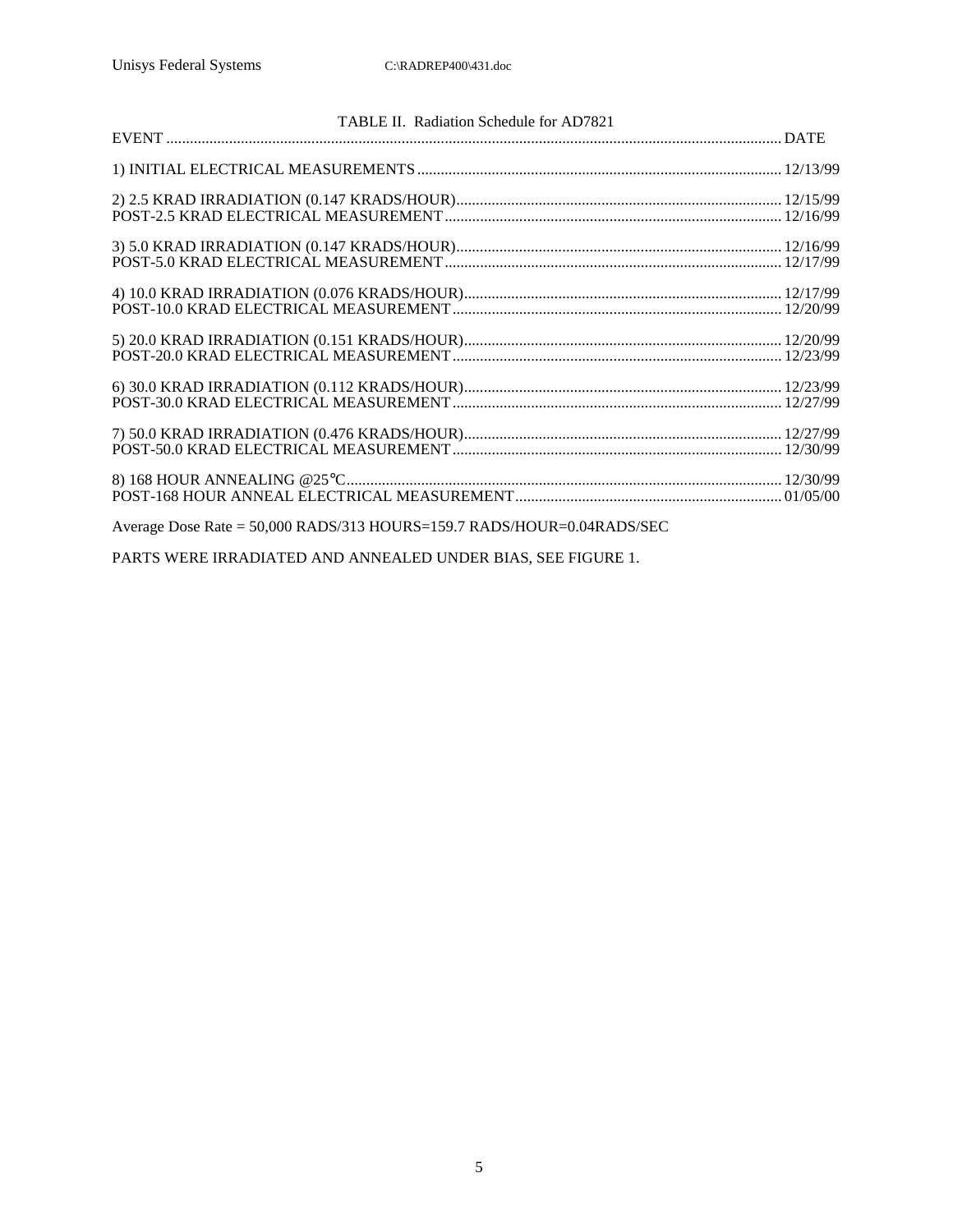#### Table III. Electrical Characteristics AD7821 (1)

| <b>Test</b>                         |                                           |                  |          | <b>Spec. Limit</b>                                           |                                                                      |
|-------------------------------------|-------------------------------------------|------------------|----------|--------------------------------------------------------------|----------------------------------------------------------------------|
| #                                   | <b>Parameter</b>                          | <b>Units</b>     | min      | max                                                          | <b>Test Conditions (2)</b>                                           |
|                                     |                                           | <b>Read Mode</b> |          |                                                              |                                                                      |
| 100                                 | <b>Missing Codes</b>                      |                  |          | 1                                                            |                                                                      |
| 101                                 | INL $(3)$                                 | <b>lsb</b>       |          | 1.00                                                         |                                                                      |
| 102                                 | DNL(3)                                    | <b>lsb</b>       |          | 1.00                                                         |                                                                      |
|                                     | Write-Read Mode 1 $(t_{RD} > t_{INTL})$   |                  |          |                                                              | $t_{RD} = 250$ ns, $t_{READ2} = 65$ ns, $t_{ACC2} = 65$ ns           |
| 103                                 | <b>Missing Codes</b>                      |                  |          | 1                                                            |                                                                      |
| 104                                 | <b>INL</b>                                | <b>lsb</b>       |          | 1.00                                                         |                                                                      |
| 105                                 | <b>DNL</b>                                | <b>lsb</b>       |          | 1.00                                                         |                                                                      |
|                                     | Write-Read Mode 2 ( $t_{RD} < t_{INTL}$ ) |                  |          | $t_{RD} = 250$ ns, $t_{READ1} = 160$ ns, $t_{ACC1} = 160$ ns |                                                                      |
| 106                                 | <b>Missing Codes</b>                      |                  |          | $\mathbf{1}$                                                 |                                                                      |
| 107                                 | <b>INL</b>                                | <b>lsb</b>       |          | 1.00                                                         |                                                                      |
| 108                                 | <b>DNL</b>                                | <b>lsb</b>       |          | 1.00                                                         |                                                                      |
| Write-Read Mode 3 ( $CS = RW = 0$ ) |                                           |                  |          |                                                              | $t_{RD} = 250$ ns, $t_{INTL} + t_{ID} = 530$ ns                      |
| 109                                 | <b>Missing Codes</b>                      |                  |          | $\mathbf{1}$                                                 |                                                                      |
| 110                                 | <b>INL</b>                                | <b>lsb</b>       | $-1.00$  | 1.00                                                         |                                                                      |
| 111                                 | <b>DNL</b>                                | <b>lsb</b>       | $-1.00$  | 1.00                                                         |                                                                      |
| <b>Parametric Tests</b>             |                                           |                  |          |                                                              |                                                                      |
| 200                                 | wr_rdy IIL                                | uA               | $-1.00$  | <b>1.00</b>                                                  | CS, WR, RD and Mode inputs                                           |
| 201                                 | mode IIL                                  | $\mu A$          | $-1.00$  | 1.00                                                         | CS, WR, RD and Mode inputs                                           |
| 202                                 | rd IIL                                    | $\mu$ A          | $-1.00$  | 1.00                                                         | CS, WR, RD and Mode inputs                                           |
| 203                                 | $cs$ IIL                                  | uA               | $-1.00$  | 1.00                                                         | CS, WR, RD and Mode inputs                                           |
| 205                                 | wr_rdy IIH                                | μA               | $-1.00$  | 3.00                                                         | WR input, $V_{IH} = 5.25V$ , $V_{IL} = 0V$                           |
| 206                                 | mode IIH                                  | μA               | $-1.00$  | 200                                                          | Mode input, $V_{IH} = 5.25V, V_{IL} = 0V$                            |
| 207                                 | rd IIH                                    | μA               | $-1.00$  | 1.00                                                         | CS and RD inputs, $V_{IH} = 5.25V$ , $V_{IL} = 0V$                   |
| 208                                 | cs IIH                                    | $\mu A$          | $-1.00$  | 1.00                                                         | CS and RD inputs, $V_{IH} = 5.25V$ , $V_{IL} = 0V$                   |
| 300-309 Voh                         |                                           | V                | 4.0      |                                                              | DB0-DB7, OFL, and INT outputs, $I_{\text{SOLRCE}} = -360\mu\text{A}$ |
| 310-319 Vol                         |                                           | mV               |          | 400                                                          | DB0-DB7, OFL, and INT outputs, $I_{\text{SINK}} = 1.6 \text{mA}$     |
| 400-407 <b>Iozh</b>                 |                                           | uA               | $-3.00$  | 3.00                                                         |                                                                      |
| 450-457 <b>Iozl</b>                 |                                           | $\mu A$          | $-3.00$  | 3.00                                                         |                                                                      |
| 500                                 | <b>IDD</b>                                | mA               | $\bf{0}$ | 15.0                                                         | $CD = RD = 0V$                                                       |
| 501                                 | <b>ISS</b>                                | $\mu A$          | $-100$   | $\boldsymbol{0}$                                             | $CS = RD = 0V$                                                       |
| 502                                 | <b>Power_Cons</b>                         | mW               |          | <b>100</b>                                                   |                                                                      |
| 600                                 | <b>Conversion Time</b>                    | ns               |          | 700                                                          |                                                                      |

Notes:

(1) These are the manufacturer's non-irradiated data sheet specification limits. The manufacturer provided no postirradiation limits at the time the tests were performed.

(2)  $V_{DD} = +5.0V$ ,  $V_{REF+} = -5.0V$ ,  $V_{REF-} = V_{SS} = GND = 0V$ , unless otherwise specified.

(3)  $INL = Integral Non-Linearity,  $DNL = Differential Non-Linearity$ .$